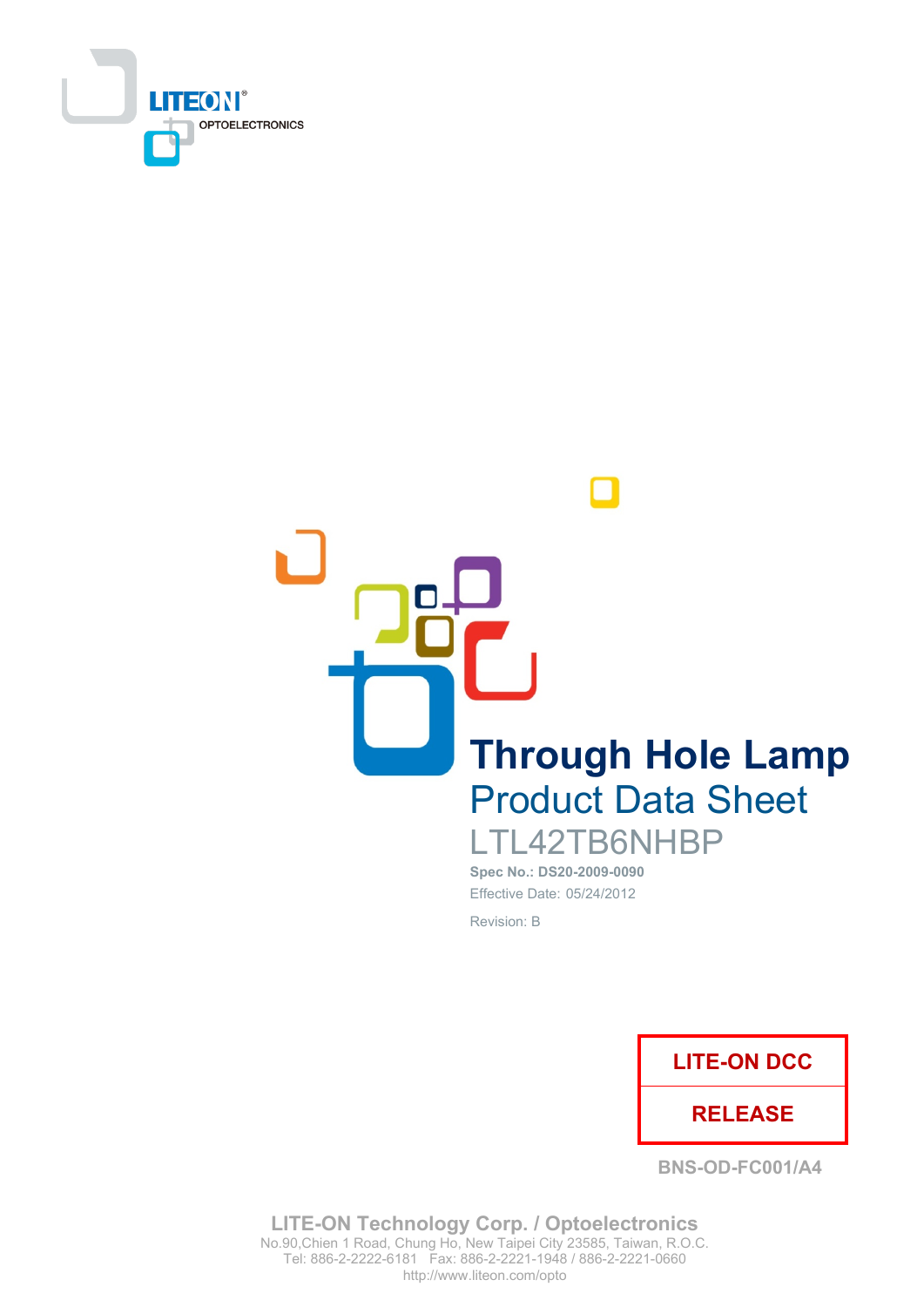#### Property of Lite-On Only

#### **Features**

- \* Lead (Pb) free product RoHS compliant.
- \* Low power consumption.
- \* High efficiency.
- \* Versatile mounting on p.c. board or panel.
- \* I.C. compatible/low current requirement.
- \* Popular T-1 diameter package.

#### **Package Dimensions**



| Part No.     | Lens        | Source Color |
|--------------|-------------|--------------|
| LTL42TB6NHBP | Water Clear | InGaN Blue   |

Notes:

- 1. All dimensions are in millimeters (inches).
- 2. Tolerance is  $\pm 0.25$ mm(.010") unless otherwise noted.
- 3. Protruded resin under flange is 1.0mm(.04") max.
- 4. Lead spacing is measured where the leads emerge from the package.
- 5. Specifications are subject to change without notice.
- 6. The LED lamps original is LTL42TB6N with holder color is black. P/N 46L024.

Part No.: LTL42TB6NHBP Page:  $\mathbf{1}$ of 10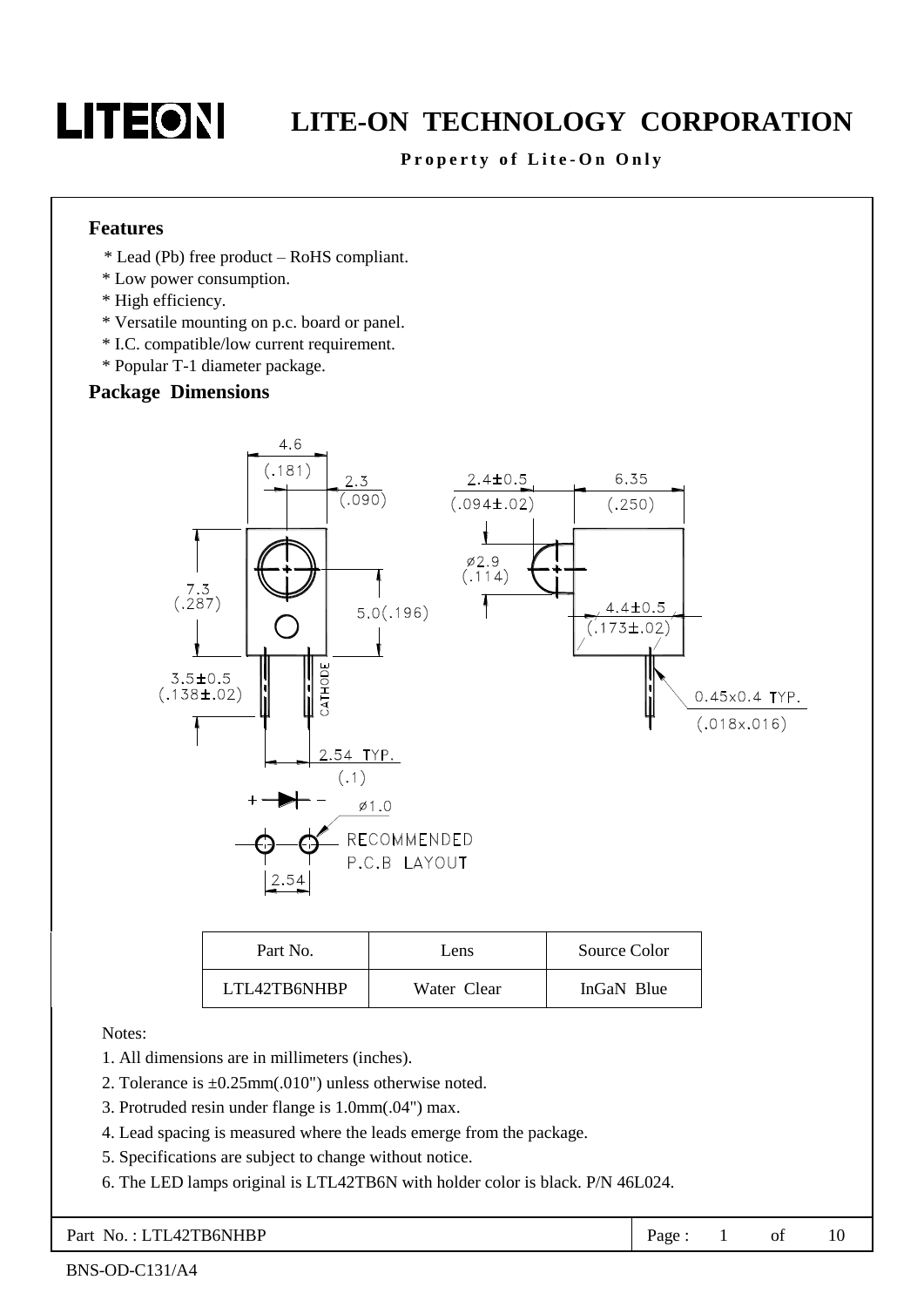

### Property of Lite-On Only

| Absolute Maximum Ratings at $TA=25^{\circ}C$                          |                                        |      |
|-----------------------------------------------------------------------|----------------------------------------|------|
| Parameter                                                             | <b>Maximum Rating</b>                  | Unit |
| Power Dissipation                                                     | 120                                    | mW   |
| <b>Peak Forward Current</b><br>$(1/10$ Duty Cycle, 0.1ms Pulse Width) | 100                                    | mA   |
| DC Forward Current                                                    | 30                                     | mA   |
| <b>Operating Temperature Range</b>                                    | -25 °C to $+80$ °C                     |      |
| <b>Storage Temperature Range</b>                                      | -30 $^{\circ}$ C to + 100 $^{\circ}$ C |      |
| Lead Soldering Temperature<br>$[2 \text{ mm } (.0787")$ From Body     | $260^{\circ}$ C for 5 Seconds Max.     |      |

| Part No.: LTL42TB6NHBP | Page |  |  |  |
|------------------------|------|--|--|--|
|------------------------|------|--|--|--|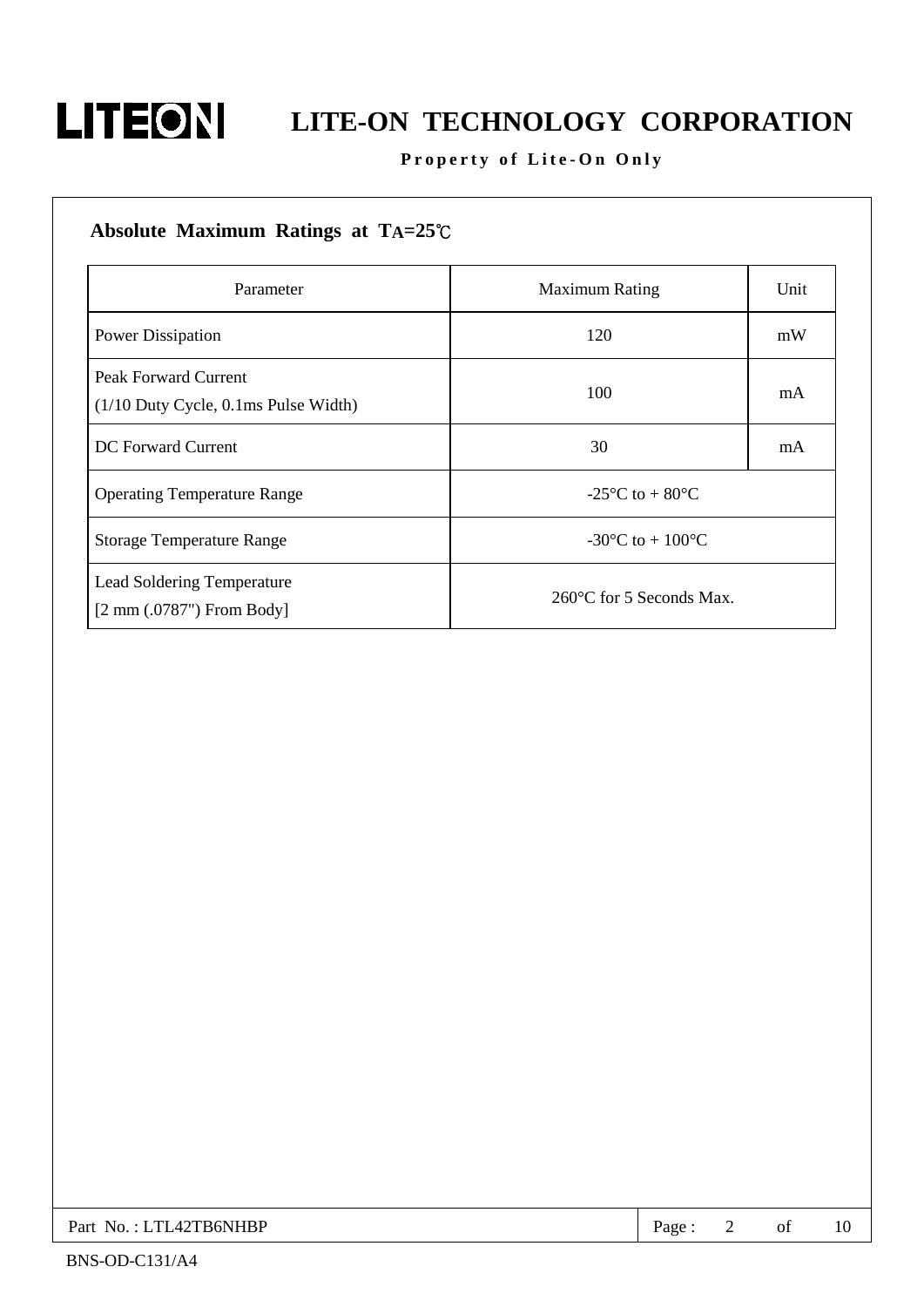#### Property of Lite-On Only

| Electrical / Optical Characteristics at $TA=25^{\circ}C$ |                   |      |      |      |      |                              |
|----------------------------------------------------------|-------------------|------|------|------|------|------------------------------|
| Parameter                                                | Symbol            | Min. | Typ. | Max. | Unit | <b>Test Condition</b>        |
| Luminous Intensity                                       | Iv                | 310  | 900  | 1500 | mcd  | $I_F = 20mA$<br>Note $1,5$   |
| Viewing Angle                                            | $2\theta_{1/2}$   |      | 45   |      | deg  | Note $2$ (Fig.6)             |
| Peak Emission Wavelength                                 | $\lambda_{\rm P}$ |      | 468  |      | nm   | Measurement<br>@Peak (Fig.1) |
| Dominant Wavelength                                      | $\lambda$ d       | 465  | 470  | 475  | nm   | Note 3                       |
| Spectral Line Half-Width                                 | $\Delta\lambda$   |      | 25   |      | nm   |                              |
| <b>Forward Voltage</b>                                   | $V_F$             |      | 3.5  | 4.0  | V    | $I_F = 20mA$                 |
| <b>Reverse Current</b>                                   | $I_{R}$           |      |      | 100  | μA   | $V_R = 5V$                   |

NOTE: 1. Luminous intensity is measured with a light sensor and filter combination that approximates the CIE eye-response curve.

- 2.  $\theta_{1/2}$  is the off-axis angle at which the luminous intensity is half the axial luminous intensity.
- 3. The dominant wavelength,  $\lambda$ d is derived from the CIE chromaticity diagram and represents the single wavelength which defines the color of the device.
- 4. Iv classification code is marked on each packing bag.
- 5. The Iv guarantee should be added  $\pm 15\%$  tolerance.

6. Reverse voltage  $(V_R)$  condition is applied for IR test only. The device is not designed for reverse operation.

| Part No.: LTL42TB6NHBP | Page . |  | of |  |
|------------------------|--------|--|----|--|
|------------------------|--------|--|----|--|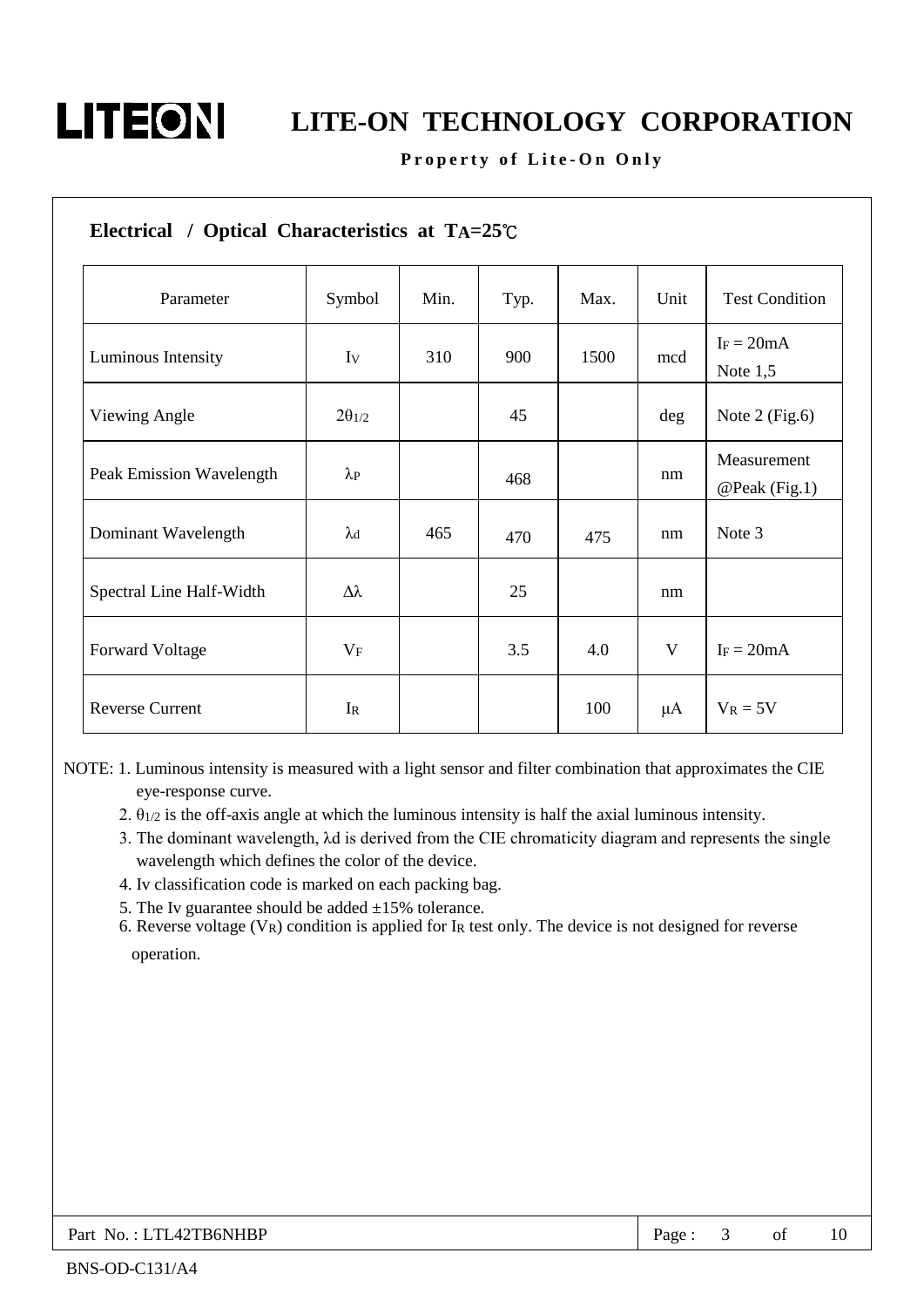

## LITE-ON TECHNOLOGY CORPORATION

Property of Lite-On Only



BNS-OD-C131/A4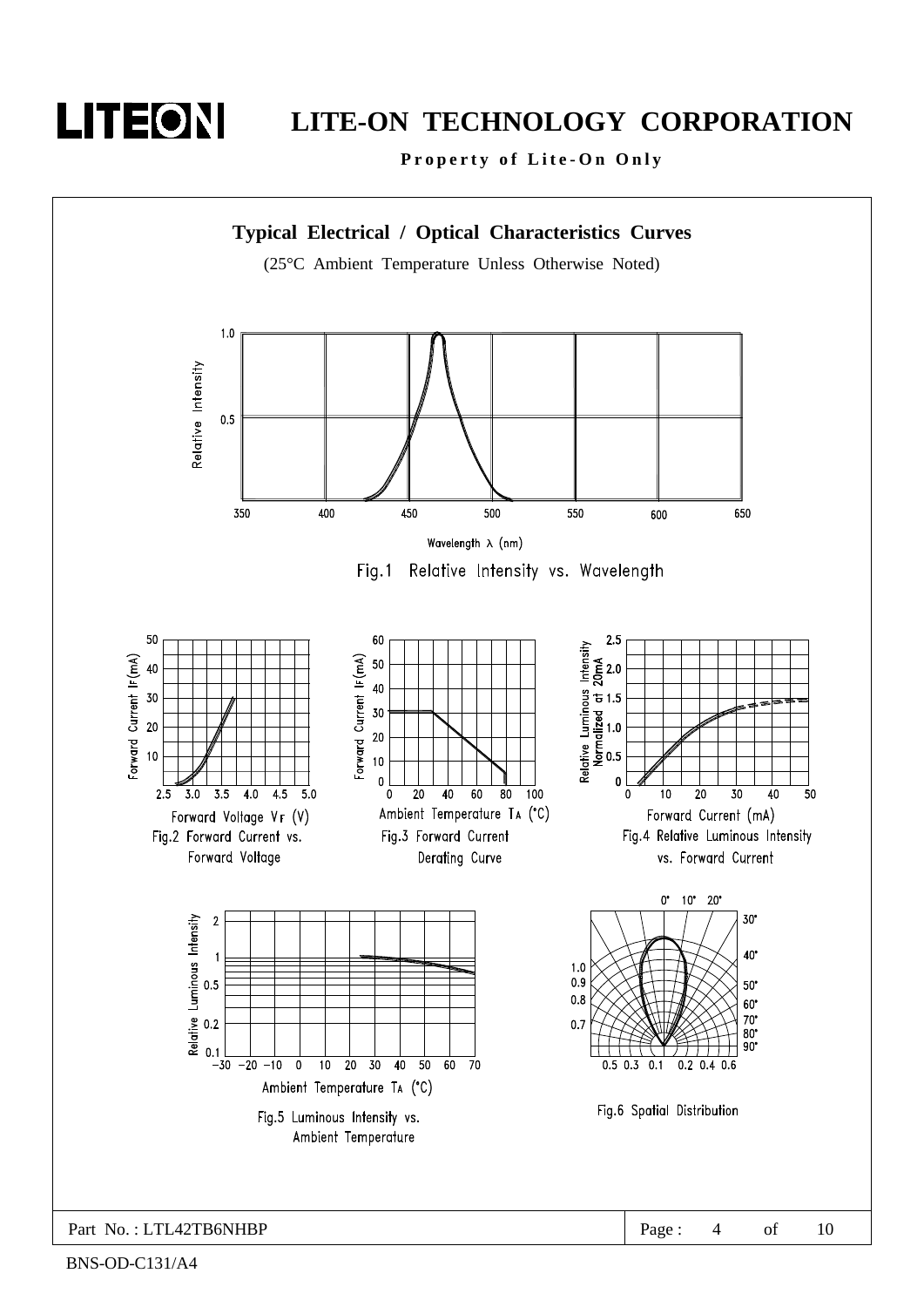# LITEON

## LITE-ON TECHNOLOGY CORPORATION

Property of Lite-On Only

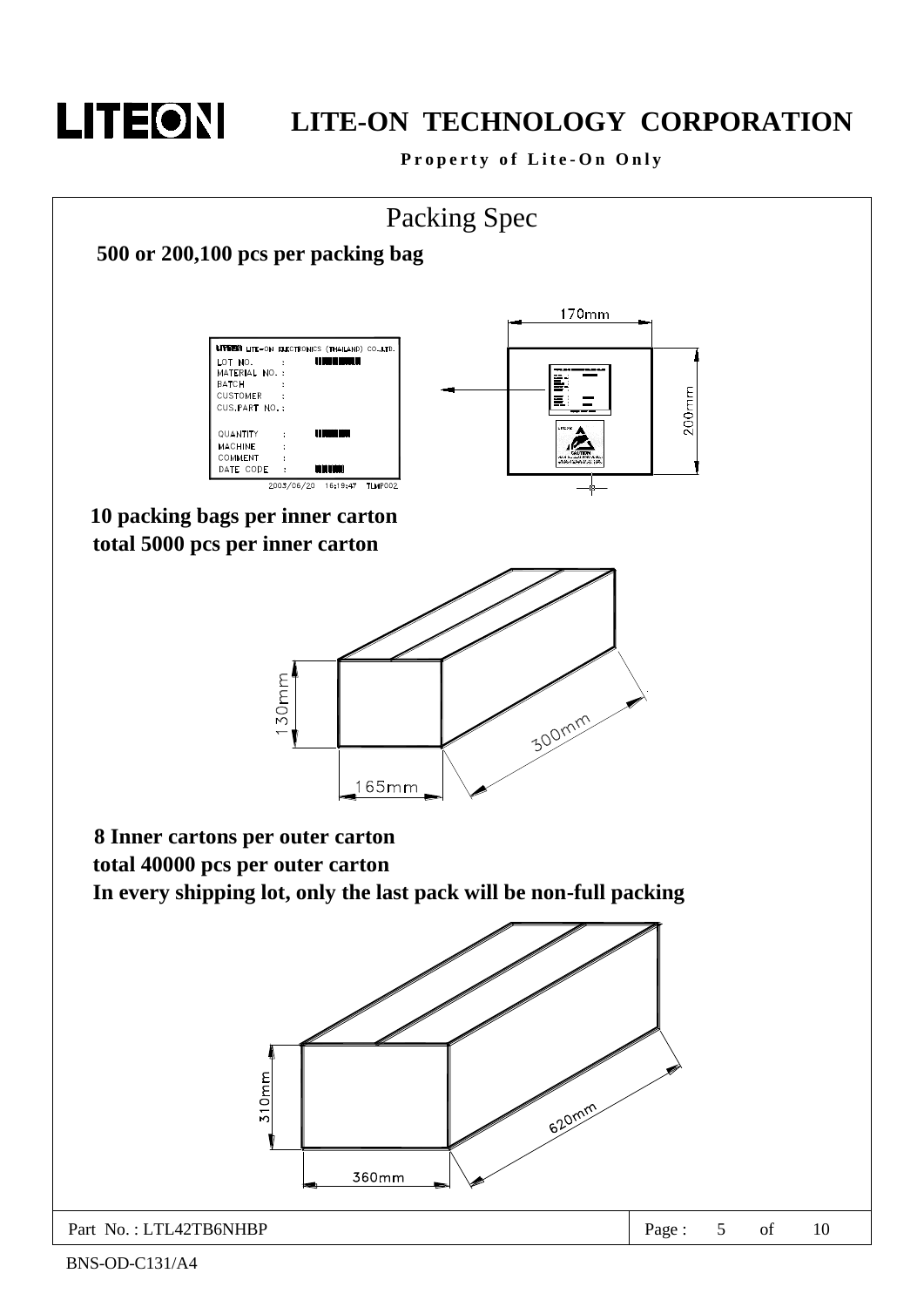

Property of Lite-On Only

| DIII Table Specification |                                              |      |  |  |  |  |
|--------------------------|----------------------------------------------|------|--|--|--|--|
|                          | Unit: mcd @20mA<br><b>Luminous Intensity</b> |      |  |  |  |  |
| <b>Bin Code</b>          | Min.                                         | Max. |  |  |  |  |
| K                        | 310                                          | 400  |  |  |  |  |
| L                        | 400                                          | 520  |  |  |  |  |
| M                        | 520                                          | 680  |  |  |  |  |
| N                        | 680                                          | 880  |  |  |  |  |
| P                        | 880                                          | 1150 |  |  |  |  |
|                          | 1150                                         | 1500 |  |  |  |  |

### **Din Toble Specification**

Note: Tolerance of each bin limit is  $\pm 15\%$ 

| <b>Dominant Wavelength</b><br>Unit : nm $@20mA$ |       |       |  |  |
|-------------------------------------------------|-------|-------|--|--|
| <b>Bin Code</b>                                 | Min.  | Max.  |  |  |
| <b>B08</b>                                      | 465.0 | 470.0 |  |  |
| <b>B09</b>                                      | 470.0 | 475.0 |  |  |

Note: Tolerance of each bin limit is  $\pm 1$ nm

Part No.: LTL42TB6NHBP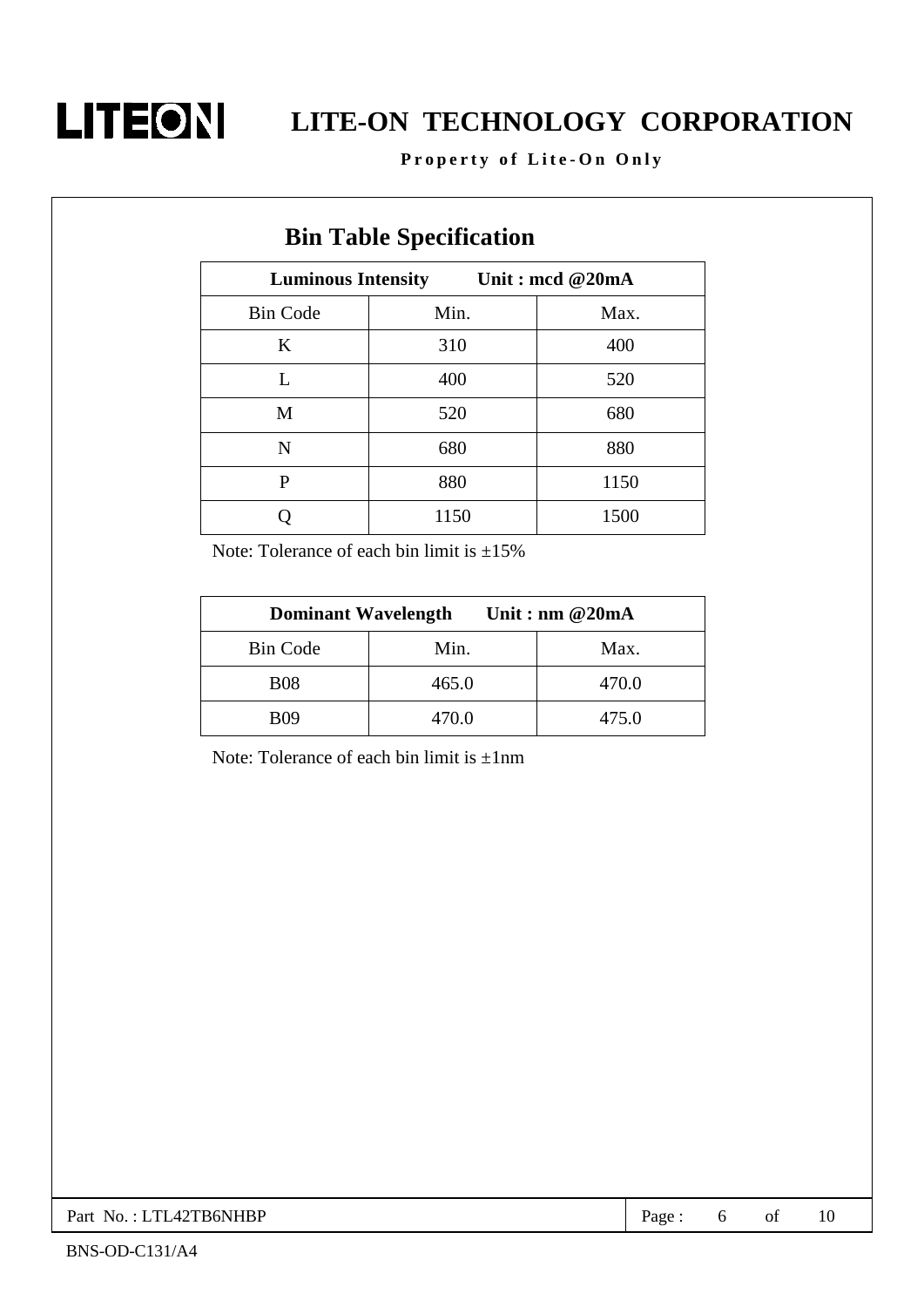# LITEON

# **LITE-ON TECHNOLOGY CORPORATION**

#### Property of Lite-On Only

### **CAUTIONS**

#### 1. Application

The LEDs described here are intended to be used for ordinary electronic equipment (such as office communication equipment and household applications). Consult Liteon's Sales in advance equipment. for information on applications in which exceptional reliability is required, particularly when the failure or malfunction of the LEDs may directly jeopardize life or health (such as in aviation, transportation, traffic control equipment, medical and life support systems and safety devices).

#### 2. Storage

The storage ambient for the LEDs should not exceed  $30^{\circ}$ C temperature or 70% relative humidity. It is recommended that LEDs out of their original packaging are used within three months. For extended storage out of their original packaging, it is recommended that the LEDs be stored in a sealed container with appropriate desiccant or in desiccators with nitrogen ambient.

#### 3. Cleaning

Use alcohol-based cleaning solvents such as isopropyl alcohol to clean the LEDs if necessary.

#### 4. Lead Forming & Assembly

During lead forming, the leads should be bent at a point at least 3mm from the base of LED lens. Do not use the base of the lead frame as a fulcrum during forming.

Lead forming must be done before soldering, at normal temperature.

During assembly on PCB, use minimum clinch force possible to avoid excessive mechanical stress.

#### 5. Soldering

When soldering, For Lamp without stopper type and must be leave a minimum of 3mm clearance from the base of the lens to the soldering point.

To avoided the Epoxy climb up on lead frame and was impact to non-soldering problem, Dipping the lens into the solder must be avoided.

Do not apply any external stress to the lead frame during soldering while the LED is at high temperature.

Recommended soldering conditions:

| Soldering iron                |                                              | Wave soldering                                             |                                                                   |  |
|-------------------------------|----------------------------------------------|------------------------------------------------------------|-------------------------------------------------------------------|--|
| Temperature<br>Soldering time | 300°C Max.<br>3 sec. Max.<br>(one time only) | Pre-heat<br>Pre-heat time<br>Solder wave<br>Soldering time | $100^{\circ}$ C Max.<br>60 sec. Max.<br>260°C Max.<br>5 sec. Max. |  |

Note: Excessive soldering temperature and/or time might result in deformation of the LED lens or catastrophic failure of the LED

Page:  $\overline{7}$ of  $10$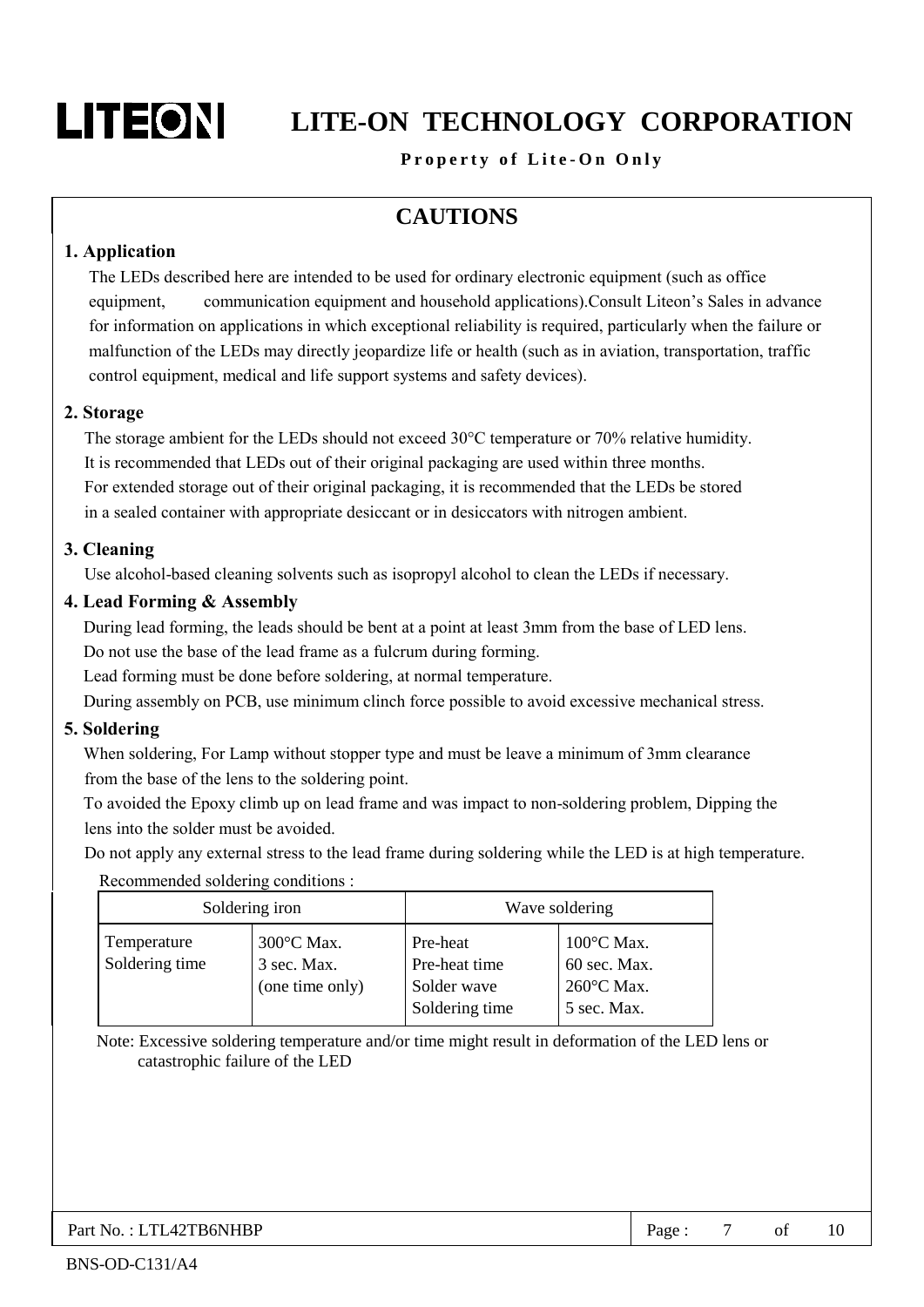#### Property of Lite-On Only

#### **6. Drive Method**

An LED is a current-operated device. In order to ensure intensity uniformity on multiple LEDs connected in parallel in an application, it is recommended that a current limiting resistor be incorporated in the drive circuit, in series with each LED as shown in Circuit A below.









(A) Recommended circuit

(B) The brightness of each LED might appear different due to the differences in the I-V characteristics of those LEDs

#### 7. ESD (Electrostatic Discharge)

Static Electricity or power surge will damage the LED. Suggestions to prevent ESD damage:

- Use a conductive wrist band or anti-electrostatic glove when handling these LEDs
- All devices, equipment, and machinery must be properly grounded
- Work tables, storage racks, etc. should be properly grounded
- Use ion blower to neutralize the static charge which might have built up on surface of the LEDs plastic lens as a result of friction between LEDs during storage and handing

| Part No.: LTL42TB6NHBP | Page: $8$ of 10 |  |  |  |
|------------------------|-----------------|--|--|--|
|------------------------|-----------------|--|--|--|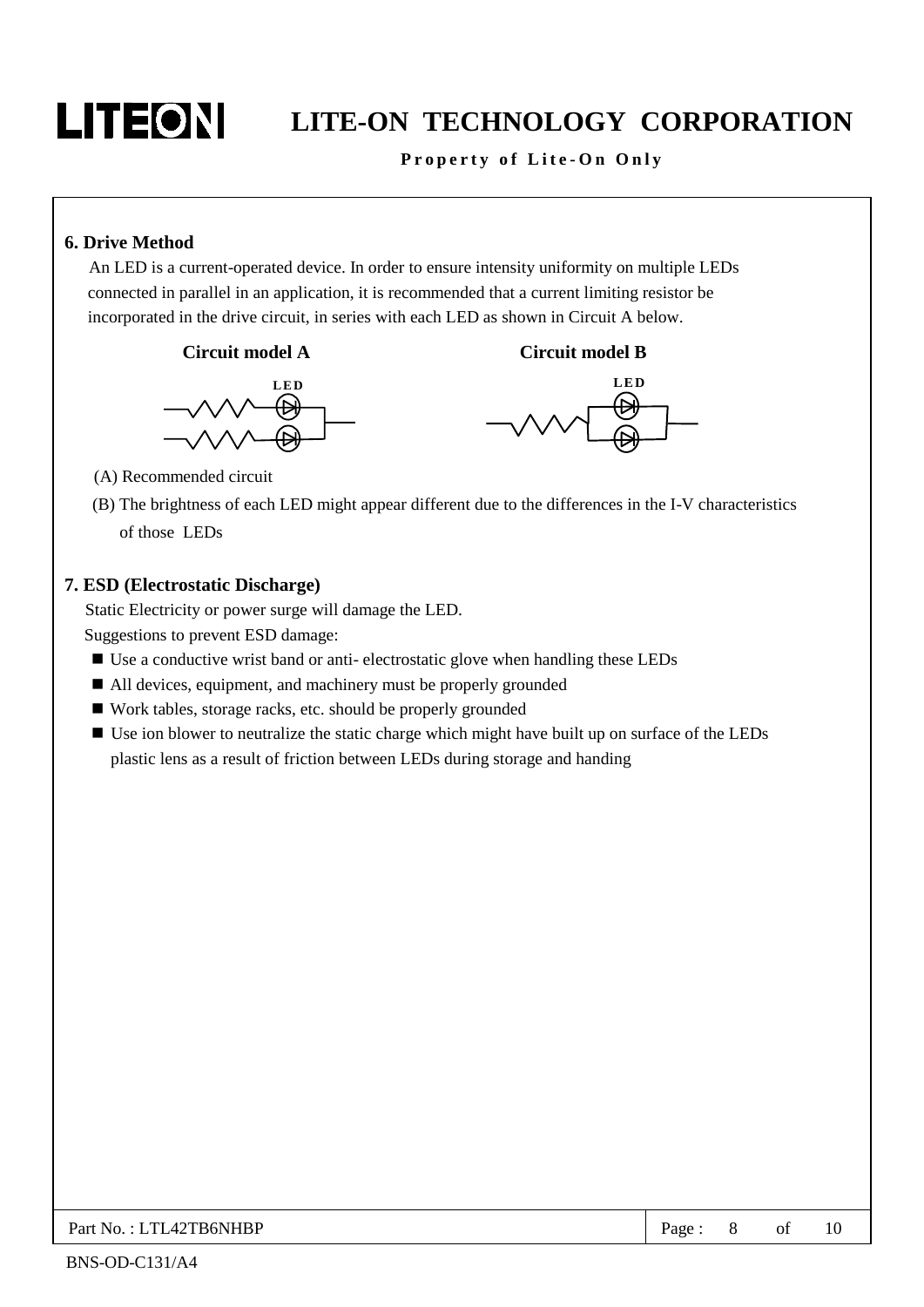# LITEON

## LITE-ON TECHNOLOGY CORPORATION

#### Property of Lite-On Only

Suggested checking list:

Training and Certification

- 1. Everyone working in a static-safe area is ESD-certified?
- 2. Training records kept and re-certification dates monitored?

**Static-Safe Workstation & Work Areas** 

- 1. Static-safe workstation or work-areas have ESD signs?
- 2. All surfaces and objects at all static-safe workstation and within 1 ft measure less than 100V?
- 3. All ionizer activated, positioned towards the units?
- 4. Each work surface mats grounding is good?

#### **Personnel Grounding**

- 1. Every person (including visitors) handling ESD sensitive (ESDS) items wear wrist strap, heel strap or conductive shoes with conductive flooring?
- 2. If conductive footwear used, conductive flooring also present where operator stand or walk?
- 3. Garments, hairs or anything closer than 1 ft to ESD items measure less than 100V\*?
- 4. Every wrist strap or heel strap/conductive shoes checked daily and result recorded for all DSL?
- 5. All wrist strap or heel strap checkers calibration up to date? Note: \*50V for Blue LED.

Device Handling

- 1. Every ESDS items identified by EIA-471 labels on item or packaging?
- 2. All ESDS items completely inside properly closed static-shielding containers when not at static-safe workstation?
- 3. No static charge generators (e.g. plastics) inside shielding containers with ESDS items?
- 4. All flexible conductive and dissipative package materials inspected before reuse or recycle? Others
- 1. Audit result reported to entity ESD control coordinator?
- 2. Corrective action from previous audits completed?
- 3. Are audit records complete and on file?

| Part No.: LTL42TB6NHBP | Page. |  |  |  |
|------------------------|-------|--|--|--|
|------------------------|-------|--|--|--|